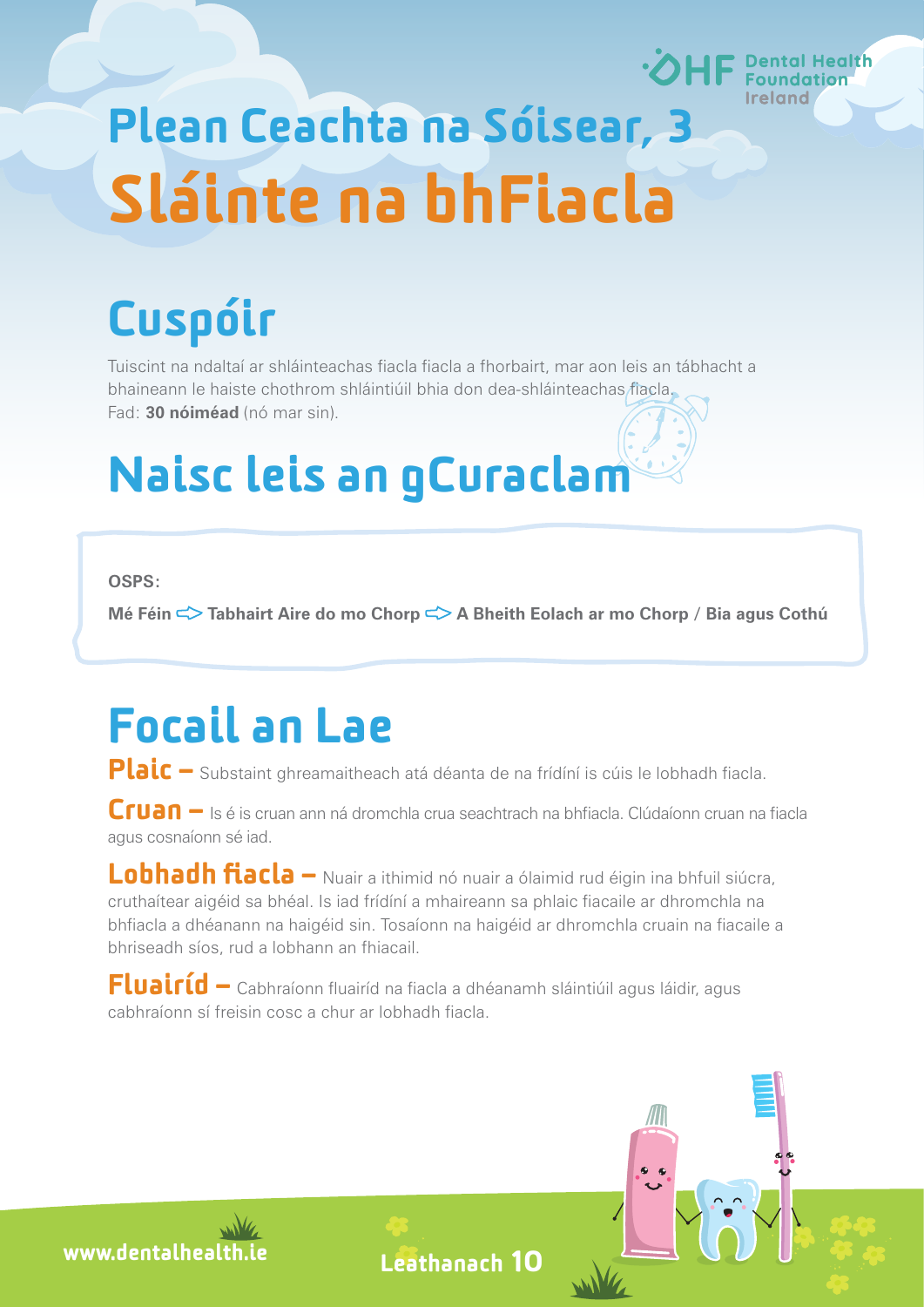## Plé Ranga

Cuir in iúl do na daltaí go mbeidh tú ag foghlaim faoi shláinteachas fiacla. Iarr ar na daltaí cad a thuigeann siad leis an téarma sin. Mínigh gurb é atá i gceist leis ná aire a thabhairt don bhéal, do na fiacla agus don drandal.

Mar rang, pléigh 1) cén fáth a bhfuil sláinteachas fiacla tábhachtach agus 2) conas sláinteachas maith fiacla a bheith agat. Mar shampla:

#### 1 Cén fáth a bhfuil sláinteachas fiacla tábhachtach?

- · De dheasca droch-shláinteachas fiacla is féidir tinneas fiacaile, lobhadh fiacaile nó galar an drandail a bheith ar dhuine.
- · Is féidir drochanáil a bheith ag duine de dheasca drochshláinteachas fiacla.
- · Dá fheabhas do shláinteachas fiacla agus tú óg is ea is láidre a bheidh d'fhiacla nuair a bheidh tú níos sine.
- · Tá fiacla tábhachtach le bheith ag ithe, ag caint agus ag déanamh gáire.

Mínigh lobhadh fiacla (féach focail an lae don sainmhíniú air). Ar an dea-uair, tá a chosaint féin ag an mbéal i gcoinne lobhadh fiacla. 20 nóiméad tar éis rud éigin siúcrúil a ithe nó a ól, mura nglactar níos mó siúcra isteach, tosaíonn an t-aigéad ag neodrú agus filleann dromchla na fiacaile ar ais ar an ngnáthstaid. Sin é an fáth a bhfuil sé tábhachtach gan deochanna ná sneaiceanna siúcrúla a ithe idir béilí.

#### 2 Conas sláinteachas maith fiacla a bheith agat:

- · Ith béilí agus sneaiceanna sláintiúla.
- · Is iad uisce agus bainne na deochanna is fearr le haghaidh fiacla sláintiúla.
- · Ith táirgí déiríochta cosúil le bainne, iógart nádúrtha agus cáis (cineálacha ar bheagán saille atá molta) mar gur foinsí iontacha cailciam iad, rud a chabhraíonn leat d'fhiacla a choinneáil sláintiúil.
- · Seachain sneaiceanna siúcrúla cosúil le milseáin, seacláid, brioscaí agus deochanna siúcrúla, mar is féidir le sneaiceáil ar bhianna ina bhfuil cuid mhór siúcra fiacla a lobhadh.
- · Glan do dhrandal agus d'fhiacla i gceart.
- · Scuab d'fhiacla dhá uair sa lá.



Leathanach 11

www.dentalhealth.ie

**P** Dental Health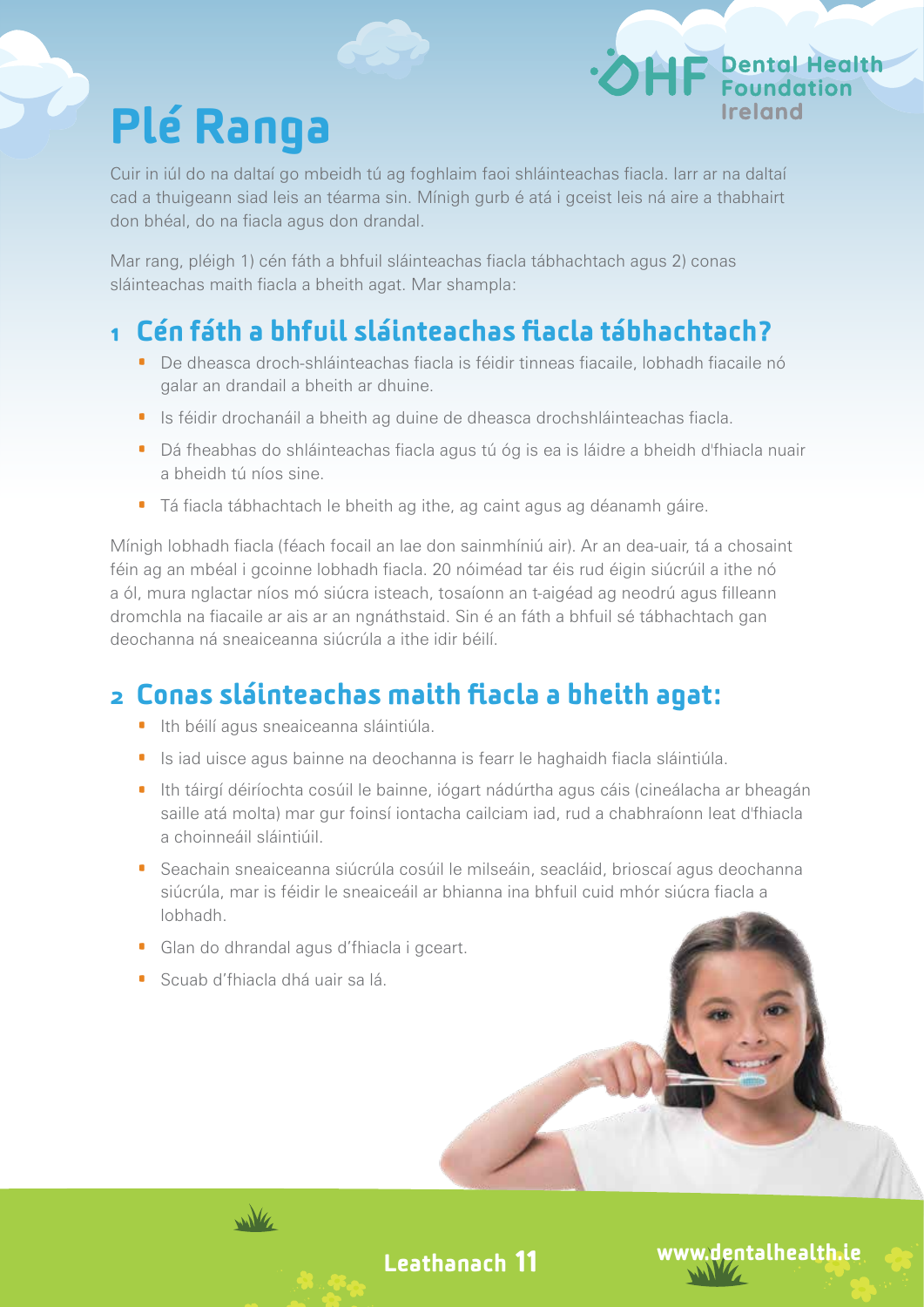## Plé Beirte

Léigh na ceisteanna seo a leanas faoi shláinteachas fiacla amach os ard agus iarr ar na daltaí iad a phlé ina mbeirteanna, agus ina dhiaidh sin tagaigí le chéile mar rang agus déanaigí plé (freagraí idir lúibíní thíos).

- 1 Cé chomh minic ba chóir duit do chuid fiacla a scuabadh, meas tú? (Dhá uair sa lá)
- **2** Conas ba chóir duit do chuid fiacla a scuabadh? (Féach thíos)
- 3 Cá fhad ba chóir duit a chaitheamh ag scuabadh do chuid fiacla? (2-3 nóiméad)

Tabhair breac-chuntas ar an gcaoi chun fiacla a scuabadh:

- **O** Faigh cabhair le do chuid fiacla a scuabadh.
- **O** Scuab dhá fhiacail ag an am (leithead cheann na scuaibe fiacla).
- **O** Comhair suas go dtí a deich do gach dhá fhiacail atá á scuabadh agat.
- Scuab an drandal agus na fiacla le scuab fiacla agus beagán taos fiacla fluairíde (1,000 ppm ar a laghad) i ngluaiseacht réidh chiorclach. (Féach na pictiúir)
- **D** Scuab na fiacla ag an mbarr agus ag an mbun.
- **O** Scuab na dromchlaí amuigh agus istigh de na fiacla agus den drandal, chomh maith leis an dromchla coganta.
- Caith amach as do bhéal an taos fiacla níor cheart rinseáil.



### Gníomhaíocht Ghrúpa

Iarr ar na daltaí obair a dhéanamh ina ngrúpaí. Tabhair cóip den bhileog ghníomhaíochta '**Leideanna Luachmhara ar Leas na bhFiacla**' do gach grúpa, agus iarr orthu na habairtí ó A agus B a mheaitseáil chun na 8 n-abairt a chríochnú. Tar éis roinnt ama, déan plé ranga air.









**HF** Dental Health

**Ireland**